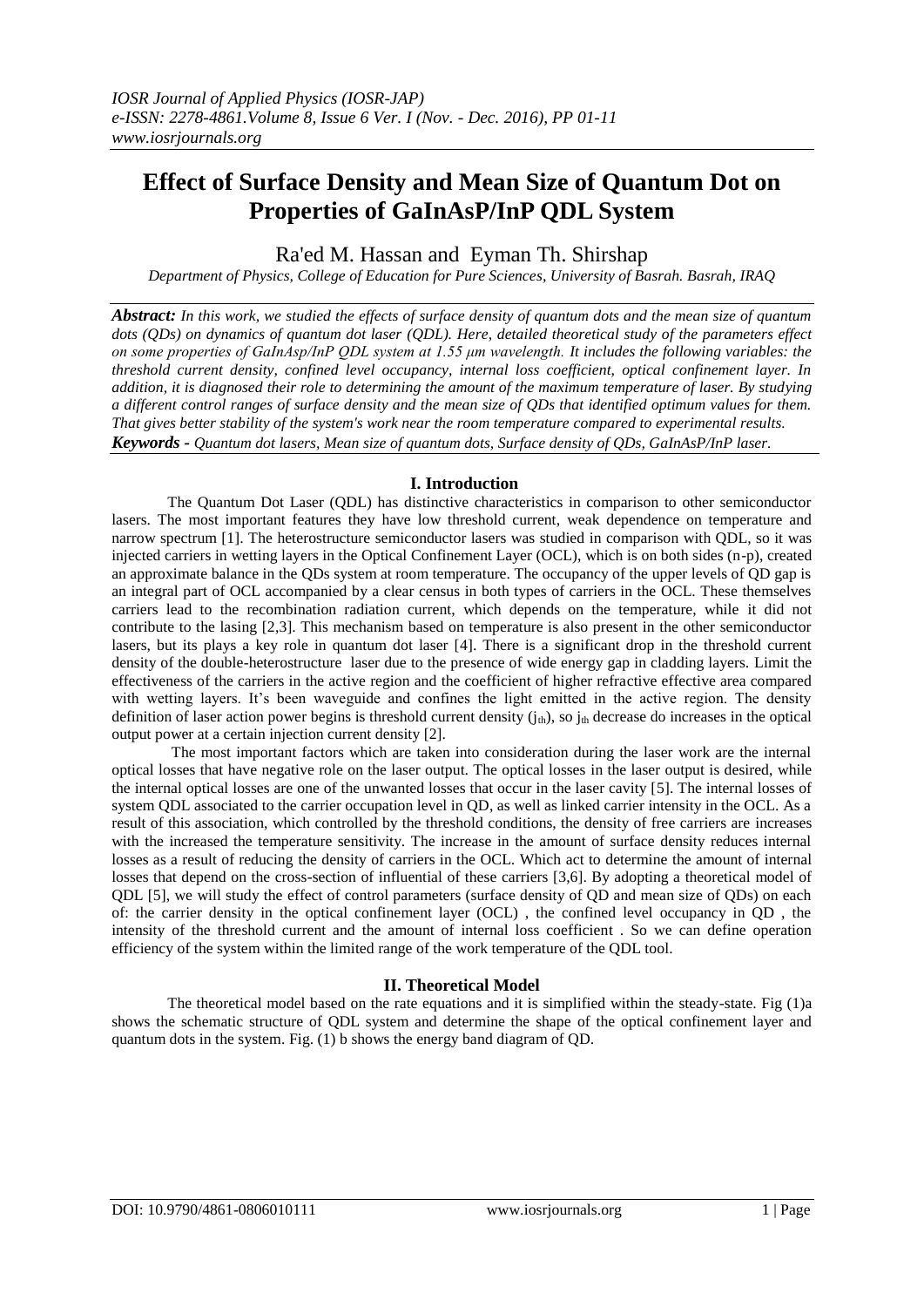

**Fig** (1): (a) Schematic structure and (b) energy band diagram of a OD [7].

Several mechanisms can contribute to the internal loss of the QD laser such as the free-carrier absorption in the OCL, scattering at rough surfaces and imperfections in the waveguide [6]. All these mechanisms can be conveniently grouped into two categories, one dependent on the carrier density in the OCL and the other is independent. The  $j_{th}$  which are associated with the recombination in QDs,  $j_{QD}$ , and in OCL,  $j_{\text{OCL}}$ , respectively, [7] can be written as:

 $j_{th} = j_{QD} + j_{OCL}$  (1)  $j_{\text{OCL}}$  is written as [8]:

...........................................................................................(2) *p ocl n OCL ocl j ebRρ ρ*

Where  $\rho_{ocl}^{n,p}$  are the free-electron / hole densities in the OCL at the lasing threshold respectively, *b* is the OCL thickness,  $R$  is the radiative constant for the OCL material and  $e$  is the electronic charge.  $j_{QD}$  can be written as [7]:

$$
j_{QD} = \frac{eNs}{\tau_{QD}} f_{QD}^n f_{QD}^p \dots (3)
$$

where  $f_{QD}^{n,p}$  are the confined- carrier (electron or hole) level occupancies in QDs at the lasing threshold, *Ns* is the surface density of QDs and  $\tau_{QD}$  is the spontaneous radiative recombination time in QDs.

The temperature-dependence of the free-carrier densities ( $\rho_{ocl}^{n,p}$ ) acts as the major source of such dependence of  $j_{th}$  for which the carrier distribution below, and at the lasing threshold is described by the equilibrium statistics (relatively high T) [6, 8, 9].  $\rho_{ocl}^{n,p}$  are depend exponentially on *T* [10] as;

..........................................................................................(4) 1 , , , , 0 *n p QD n p n p QD ocl n p ocl f f* exp[ ]....................................................................................(5) , , , <sup>0</sup> *T E N ocl n p n p n p ocl*

 $N_{n,p}^{ocl}$  is the effective density state in OCL, which can be written as [9]: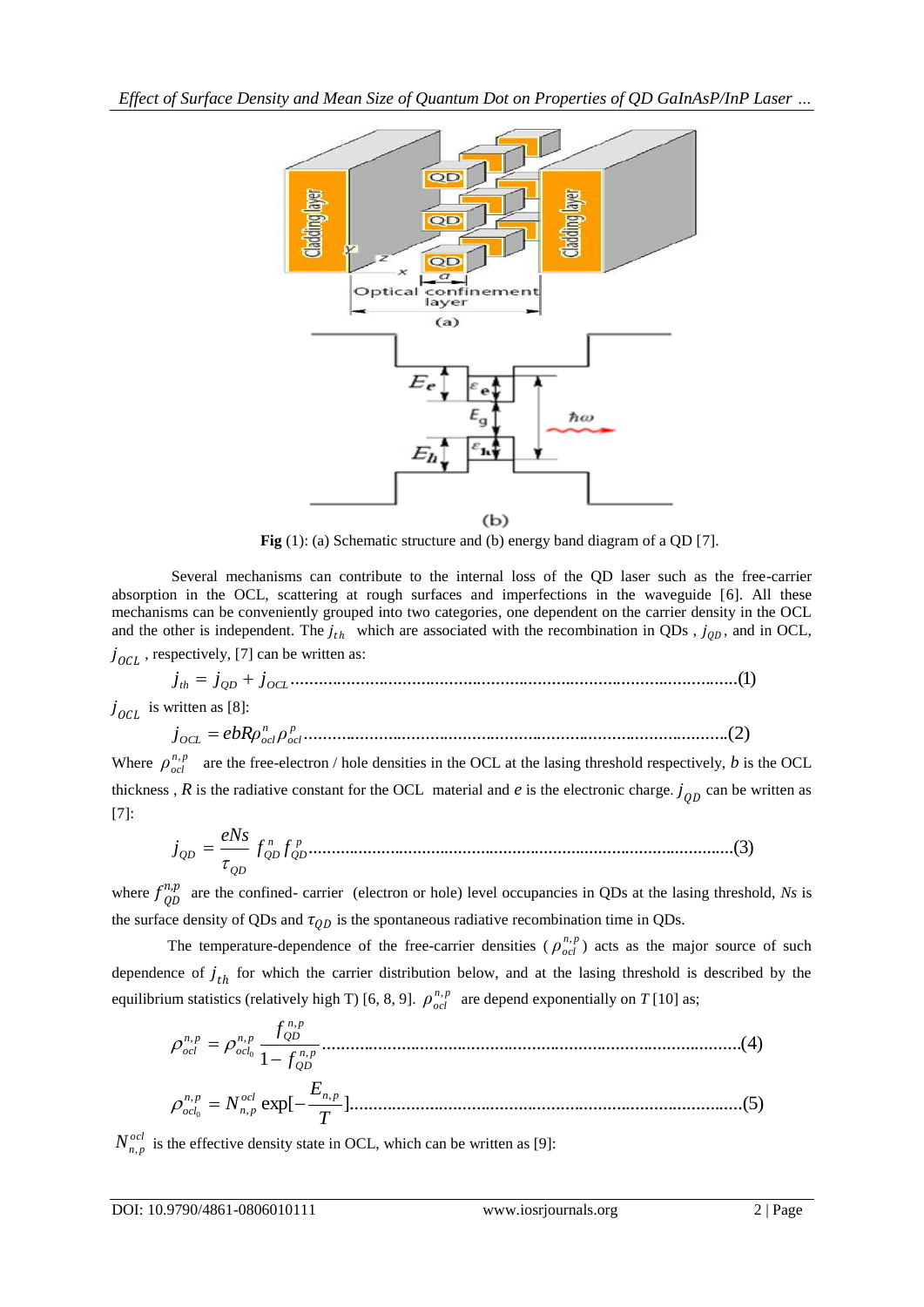.............................................................................................(6) 2 2 2 2 , , *m T N ocl ocl n p n p*

 $m_{n,p}^{ocl}$  is the electron / hole effective masses in the energy unit and  $\hbar$  is normalized Planck constant. The equality of the gain  $(g_{max})$  to the loss (lasing threshold condition) can be written as [3]:

................................................................................................(7) 2 1 , int max *n p QD f g* 

where  $\beta$  is the cavity losses ( $\beta = \frac{1}{\tau} \ln |\frac{1}{\tau}|$ J  $\left(\frac{1}{\cdot}\right)$  $\setminus$  $=\frac{1}{r}\ln$ *L r*  $\beta = \frac{1}{I} \ln \left( \frac{1}{I} \right)$  [5], *r* is the mirror facet reflectivity and *L* is the cavity length.

 $\alpha_{\text{int}}$  is the internal losses coefficient that can be written as the sum of two components which are the overall internal loss coefficients, the first is constant  $(\alpha_0)$  and the other increasing with the OCL electron density [8, 11]:

...............................................................................................(8) , int 0 *<sup>n</sup> <sup>p</sup> ocl*

where  $\sigma$  is effective cross section for the internal absorption loss processes. The expression of saturation gain condition,  $g_{max}$ , in OCL is [10], can be written as:

...........................................................................(9) 1 4 2 max *Ns s a g n QD* 

where  $\xi$  is the QD-size distribution function ( π ξ 2  $=\frac{1}{\sqrt{1-\frac{1}{\sqrt{1-\frac{1}{\sqrt{1-\frac{1}{\sqrt{1-\frac{1}{\sqrt{1-\frac{1}{\sqrt{1-\frac{1}{\sqrt{1-\frac{1}{\sqrt{1-\frac{1}{\sqrt{1-\frac{1}{\sqrt{1-\frac{1}{\sqrt{1-\frac{1}{\sqrt{1-\frac{1}{\sqrt{1-\frac{1}{\sqrt{1-\frac{1}{\sqrt{1-\frac{1}{\sqrt{1-\frac{1}{\sqrt{1-\frac{1}{\sqrt{1-\frac{1}{\sqrt{1-\frac{1}{\sqrt{1-\frac{1}{\sqrt{1-\frac{1}{\sqrt{1-\frac{1}{\sqrt{1-\frac{1}{\sqrt{1-\frac{1$ Planck constant,  $\Gamma$  is the optical confinement factor in the QD layer,  $\lambda$  is the wavelength and (a) is mean size

of QDs. is homogenous line broading where [12]; ..........................................................................................(10) *qnE<sup>n</sup> qpE<sup>p</sup>* 

 $\varphi$  is the root mean square (RMS) of relative QD-size fluctuations,  $E_{n,p}$  are the electron/hole quantized energy levels in a mean-sized QD and  $q_{n,p}$  are the electron / hole quantized energy levels where (  $\partial$ 

*a E*  $q_{n,p} = \frac{\partial L_{n,p}}{\partial p}$  $n,p = \partial \ln \frac{p}{p}$ ,  $, p - \partial$  $=\frac{1}{\epsilon}$ , which is approximately constant to all modes.

3

One can write the QD confined-electron/hole level occupancies as [9];

$$
\frac{\partial \ln a}{\partial \rho} = \frac{1}{2} \left( 1 + f_{QD_0}^{n,p} - \frac{1}{2} \frac{\sigma \rho_{ocl}^{n,p}}{g_{\text{max}}} \right) - \sqrt{\frac{1}{4} \left( 1 + f_{QD_0}^{n,p} - \frac{1}{2} \frac{\sigma \rho_{ocl}^{n,p}}{g_{\text{max}}} \right)^2 - f_{QD_0}^{n,p}} \quad (11)
$$

From the temperature independent threshold condition, the electron density dependent internal loss makes couples to  $f_{QD}^{n,p}$  as [9]:

1 .....................................................................................(12) 2 1 max , 0 <sup>0</sup> *g f n p Q D* 

### **III. Results And Discussion**

There are many structure and control parameters plays influential roles in determining the characteristics of the quantum dot laser by controlling the concentration of semiconductor materials or manufacturing temperature. One can determine the concentration of the surface density (Ns) and the size of the quantum dots that will reflect on several properties in QDL system. We do carrying theoretical simulating of the theoretical expressions using Mathematic system that applied to GaInAs/InP heterostructure lasing near 1.55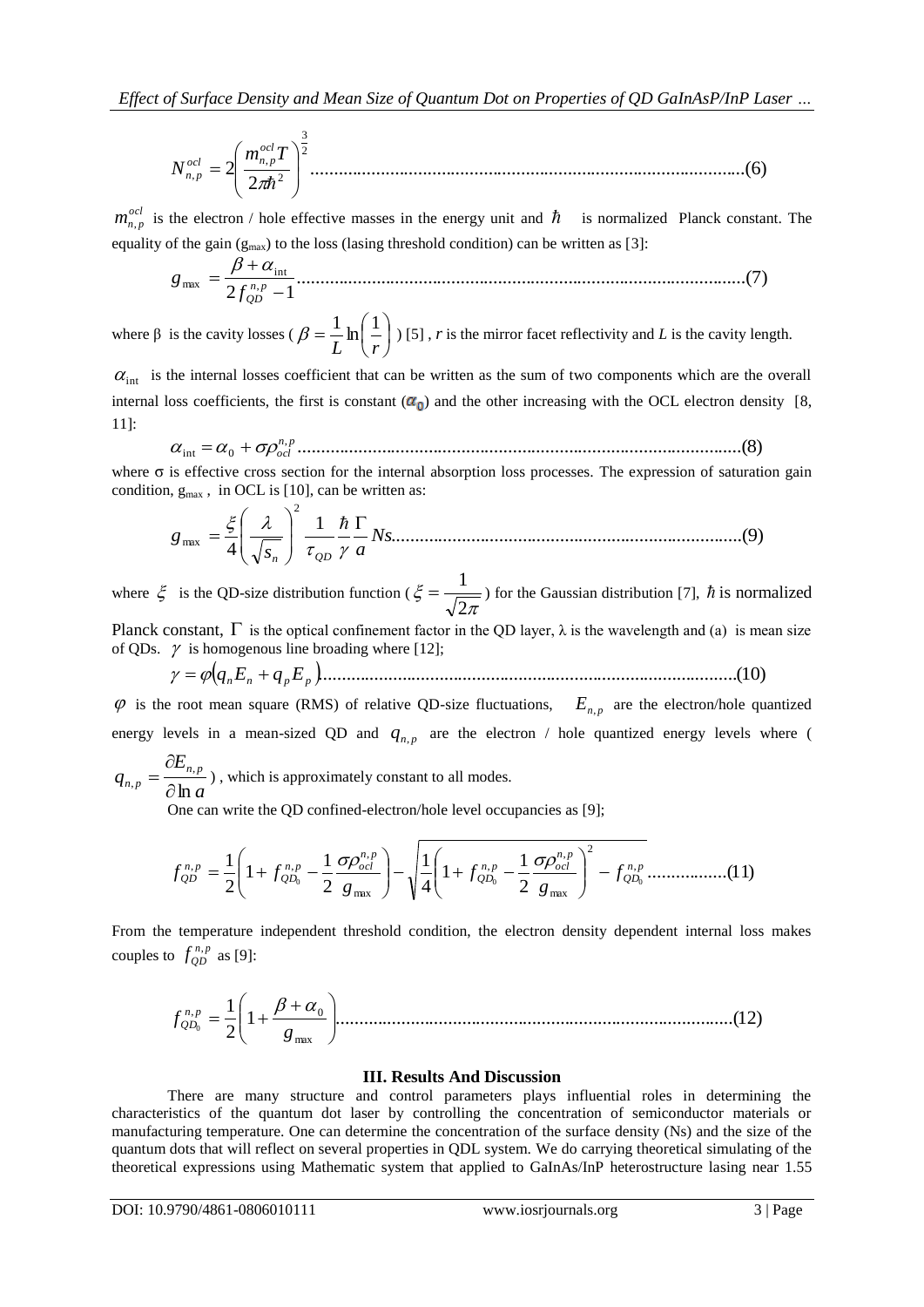m. We'll examine some factors in determining the properties of this laser, which depending on the parameters listed in the Refs [2,3].

Fig. (2)a show the carrier occupation level in QD that increases with increasing temperature . The effect of increasing Ns is effective in reducing the amount of the carrier occupation level in QD as a counterproductive relationship (see Fig.  $(2)b$ ). At the same time, it does increase  $T_{max}$  of QDL system. In Fig. (2)a there are two curve gropes: with the effect of internal optical losses by absorption  $\sigma \neq 0$  and without it  $\sigma \approx$ 0.



**Fig.** 2. (a) Carrier occupation level in QD,  $f_{QD}^n$ , vs. temperature, T, for different values of surface density of QDs;  $Ns$  ( $\times 10^{10}$ cm<sup>-2</sup>) = 4, 5, 6, 7 and 8. The curves are with the effect of internal optical losses by absorption and the lines are without the effect of these losses. (b)Carrier occupation level in QD,  $f_{QD}^n$ , vs. different values of surface density of QDs, *Ns*, The parameters used for GaInAsP/InP QDL are [3]: L= 1.628 mm, r= 0.32,λ= 1.55 μm, a = 150 Ao,  $E_n$  = 6. meV, ρ = 0.05,  $\alpha_0$  = 3. cm-1and  $\sigma$  = 2.67×10<sup>-17</sup>cm<sup>2</sup>, Γ = 0.06.

The case is different when increasing the mean size of QDs. Therefore, we note through Fig. (3), the increase of the parameter (a) will increase the amount of the carrier occupation level in QD, while this increase reduces the amount of *Tmax*. So the mean size of QDs values must be selected close to 150 A0 so that the system works close to room temperature.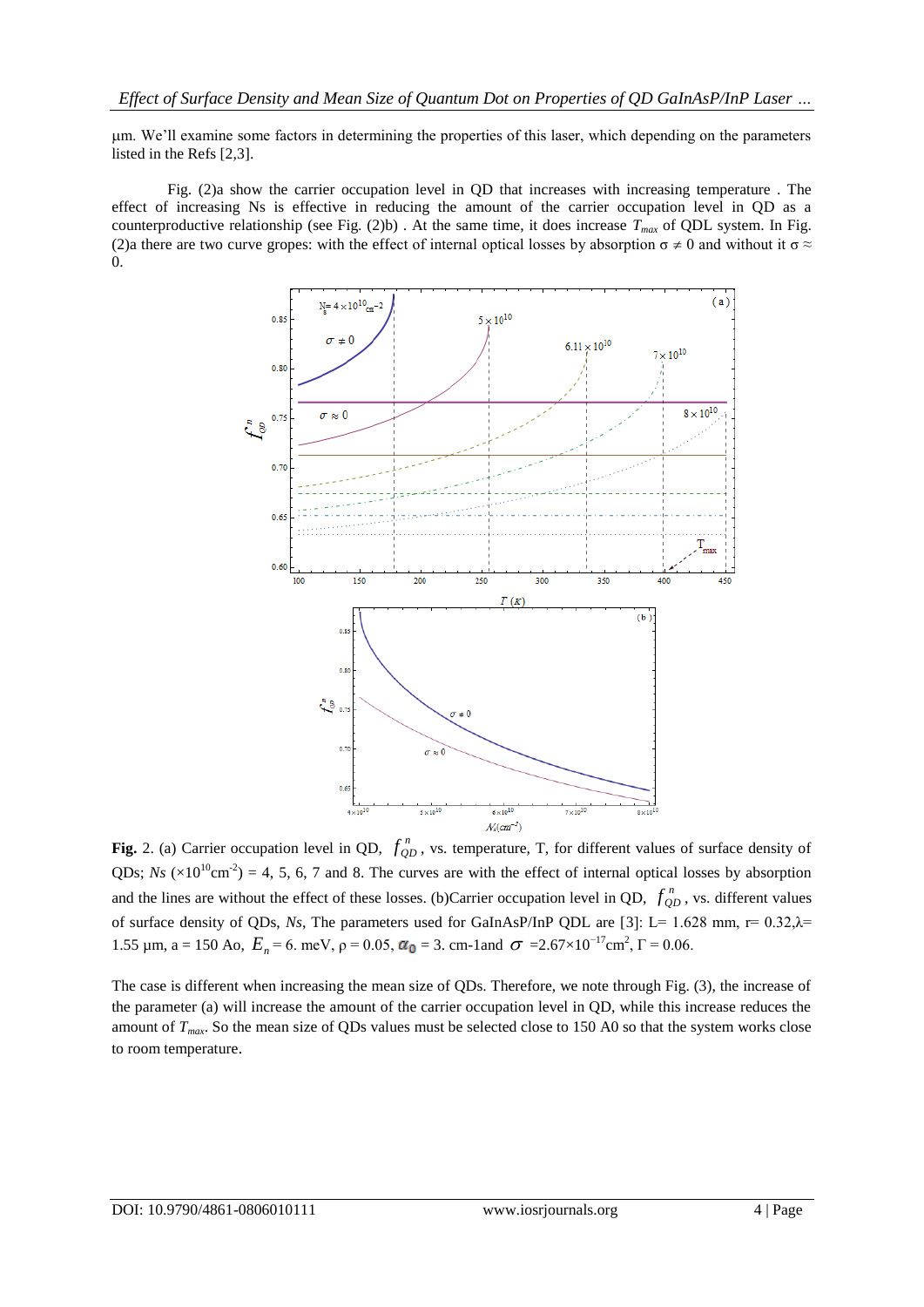

**Fig.** 3.(a) Carrier occupation level in QD,  $f_{QD}^n$ , vs. temperature, *T*, for different values of mean size of QDs, a  $(A^{\circ}) = 130, 140, 150, 160$  and 170. (b) Carrier occupation level in QD,  $f_{QD}^{n}$ , vs. different values of mean size of QDs, a  $(A^{\circ})$ .

It can be noticed via Fig. 4(a), the increase of *Ns* parameter increases the temperature  $T<sub>max</sub>$ , i.e., that has a positive role on *Tmax*. While the effect of (a) parameter is shown in the Fig. 4(b), that impact be negative as it increases leads to a decrease of *Tmax*



**Fig**. 4. (a) Maximum temperature, *Tmax*, vs. surface density of QDs; *Ns*. (b) Maximum temperature, *Tmax*, vs. mean size of QDs, a.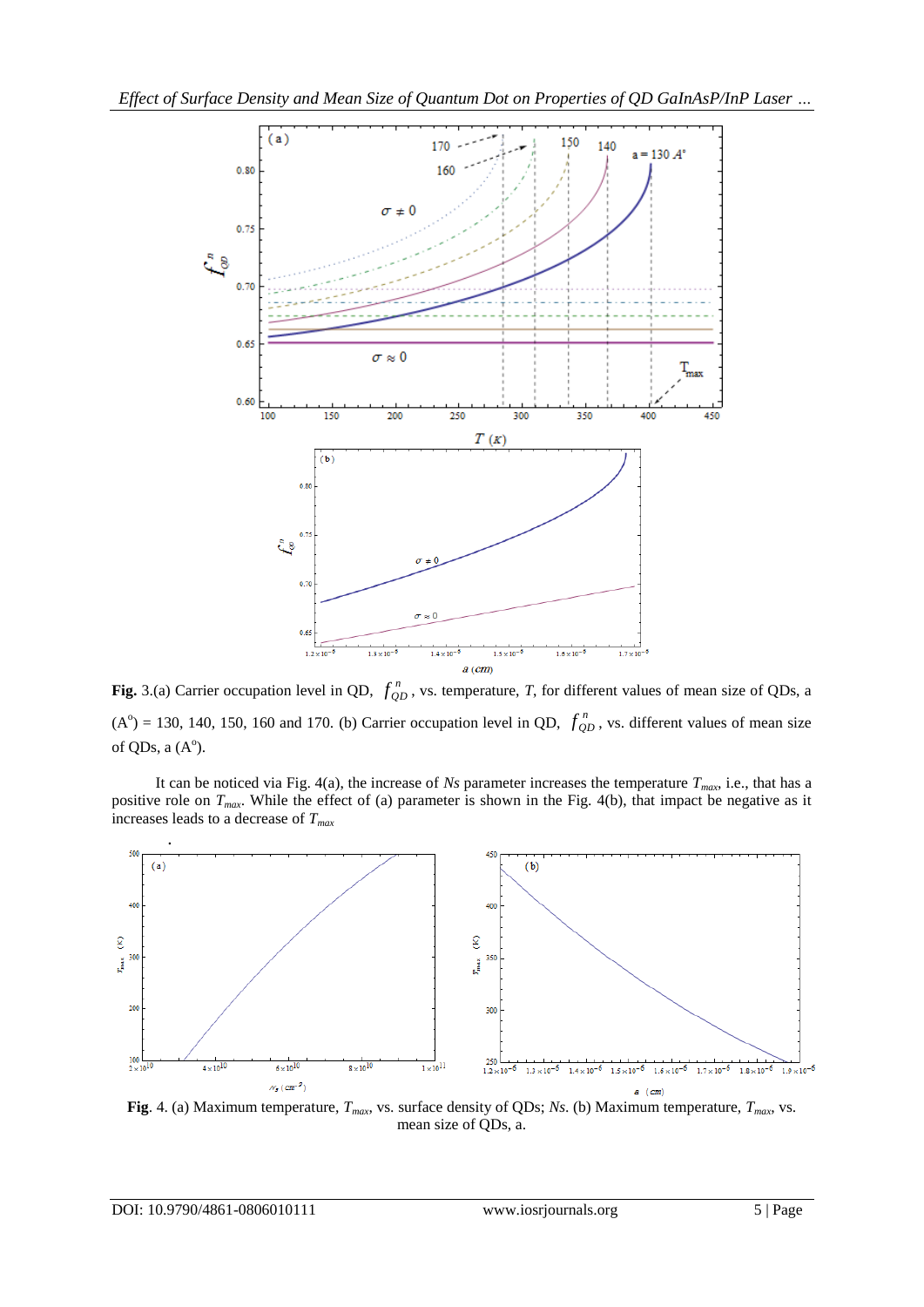On the free-carrier density in the OCL with dependent on temperature, the impacts of the two parameters are major source for the adoption of  $j_{th}$  on *T*. So it is responsible for the carrier's distribution in the laser threshold. One can observe through the figure, the increase in Ns will reduce  $\rho_{ocl}^n$  in both cases: when there are internal QD laser losses dependent absorption or absence of these losses part as it is in Fig. 5(b).



**Fig.** 5. (a) Free-carrier density in the OCL,  $\rho_{ocl}^n$ , vs. temperature, T, for different values of surface density of QDs;  $Ns \ ( \times 10^{10} \text{cm}^{-2} ) = 4, 5, 6, 7$  and 8. (b)Free-carrier density in the OCL,  $\rho_{ocl}^n$ , vs. Surface density of QDs; Ns.

The effect of the increase of mean size of QDs leads to increase  $\rho_{\text{ocl}}^n$  with decrease in  $T_{\text{max}}$ , where it is show that it is working on increases of  $\rho_{ocl}^n$  when with / without of internal absorption losses of laser system as shown in Fig. 6.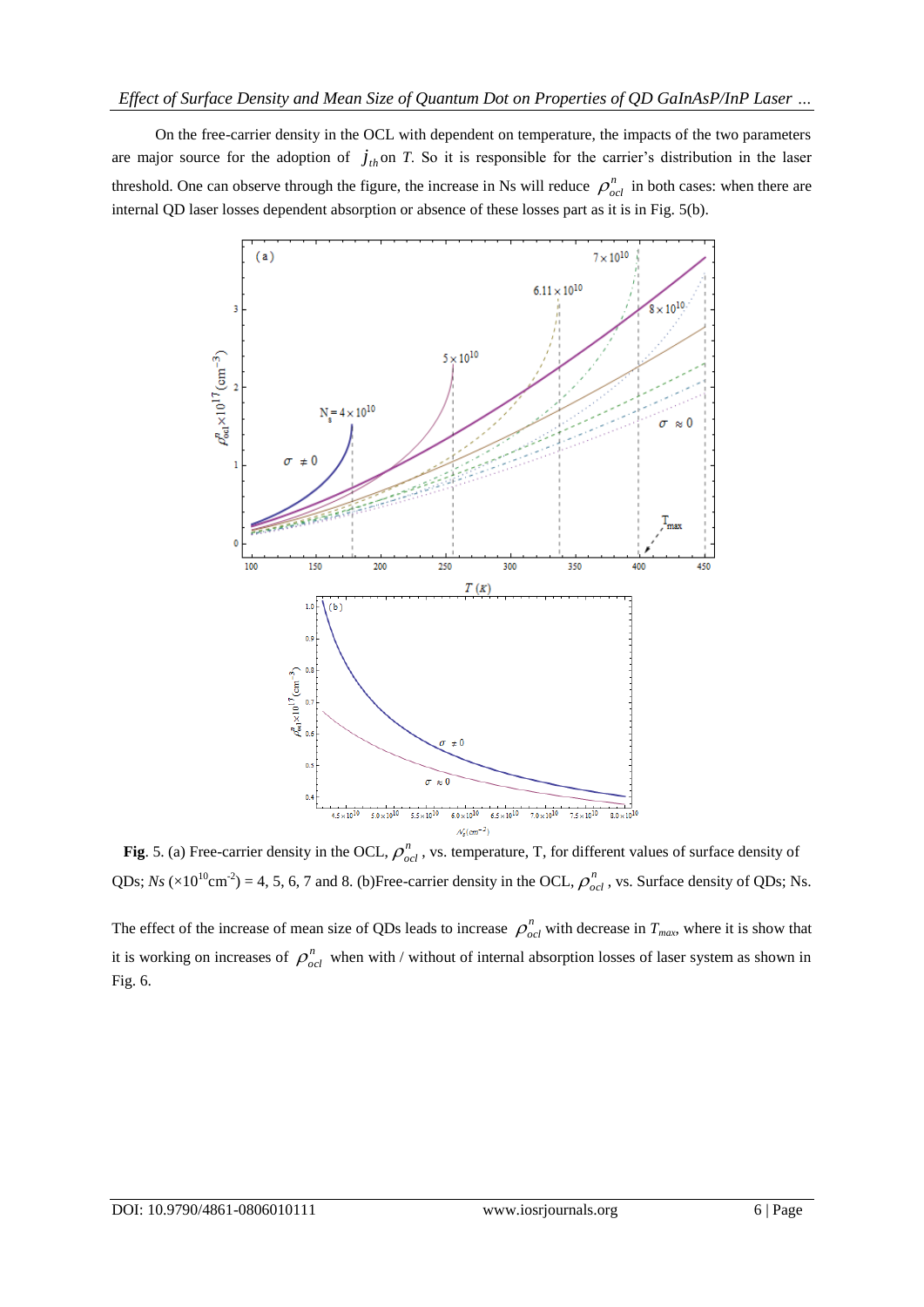

**Fig.** 6.(a) Free-carrier density in the OCL,  $\rho_{ocl}^n$ , vs. temperature, T, for different values of mean size of QDs, a  $(A^0) = 130$ , 140, 150, 160 and 170.(b) Free-carrier density in the OCL,  $\rho_{ocl}^n$ , vs. different values of mean size of QDs, a (A<sup>o</sup>).

The results shows the influence of the control of the QDs surface density of the internal loss in QDL system, which connect carrier occupation level in QD, as well as with free-carrier density in the OCL. As a result of this association, this is depending on the threshold conditions with the increased of sensitivity to temperature and the carrier's density increases. In Fig. (7)a, the results show an increase in temperature will increase the internal losses almost linearly due to increased free-carrier density in the OCL. When a crosssection of the effective losses of internal absorption has much influential  $\sigma \neq 0$ , so would negatively affect the working of the laser system. When  $\sigma \approx 0$ , can see an internal losses stable is act in the certain value. The result shows that the increase of *Ns* in the same temperature reduces internal losses, where the effect of Ns negative on the internal losses of QDL system (see Fig. (7)b). It also increases this parameter to increase *Tmax* as shown in Fig. (7)a.

The relation between OCL free-electron density and temperature is given where as expected the former increases with an increasing of surface density of QDs as the straight solid line indicates. Finally, there are sensitive relation between the QD lowest excitation energy to the surface density of QDs for a variation of the constant loss coefficient, mean size of QDs and the mean size of QDs.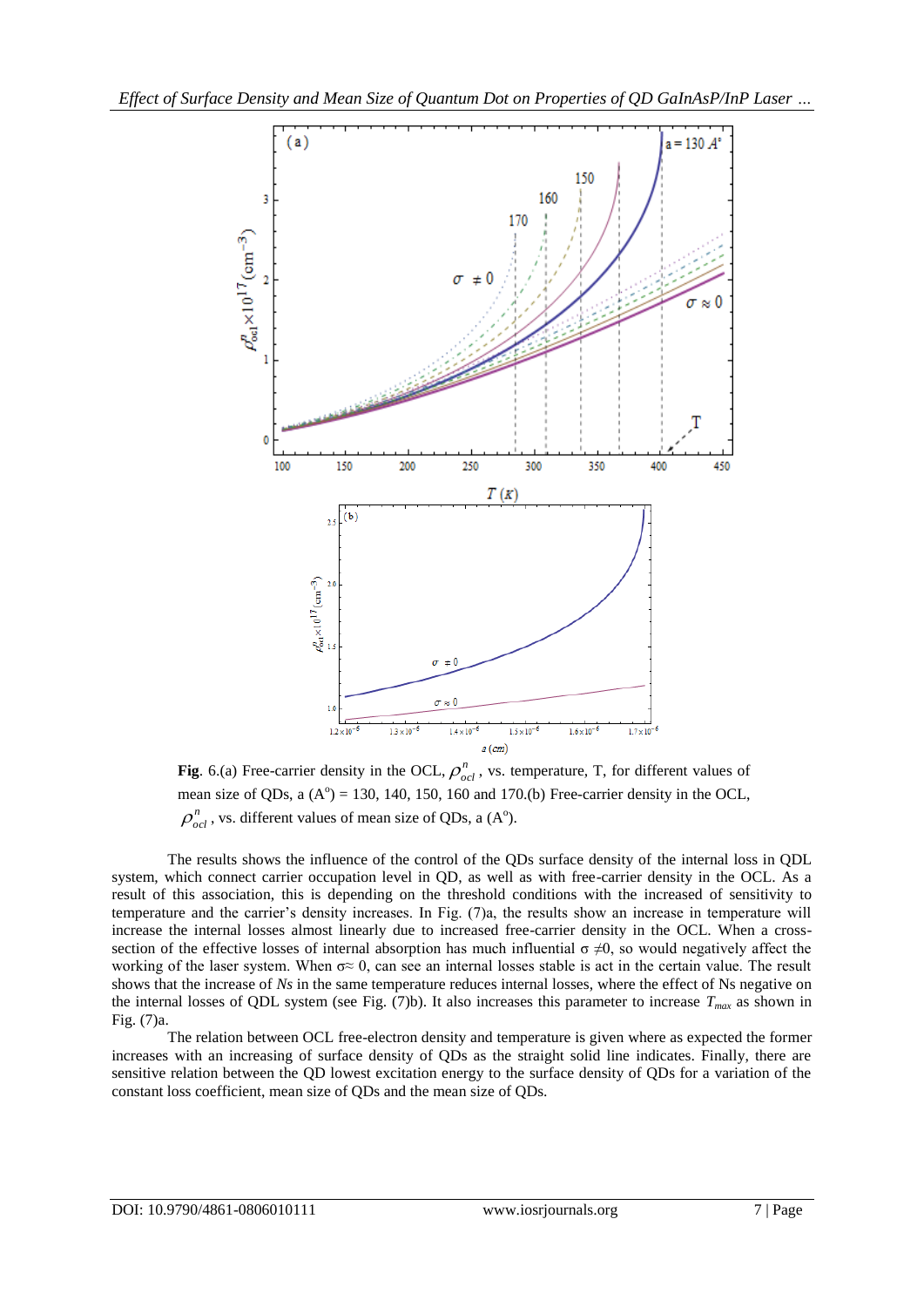

Fig. 7. (a) Internal losses of QDL,  $\alpha_{\text{int}}$ , vs. temperature, *T*, for different values of surface density of QDs; *Ns*  $(\times 10^{10} \text{cm}^2) = 4, 5, 6, 7$  and 8. (b)Internal losses of QDL,  $\alpha_{\text{int}}$ , vs. Surface density of QDs; *Ns*.

The opposite case when increasing mean size of QDs leads to high amount of internal losses in a constant temperature, and the increase of this parameter decrease the value of  $T<sub>max</sub>$  as shown in the fig. (8).

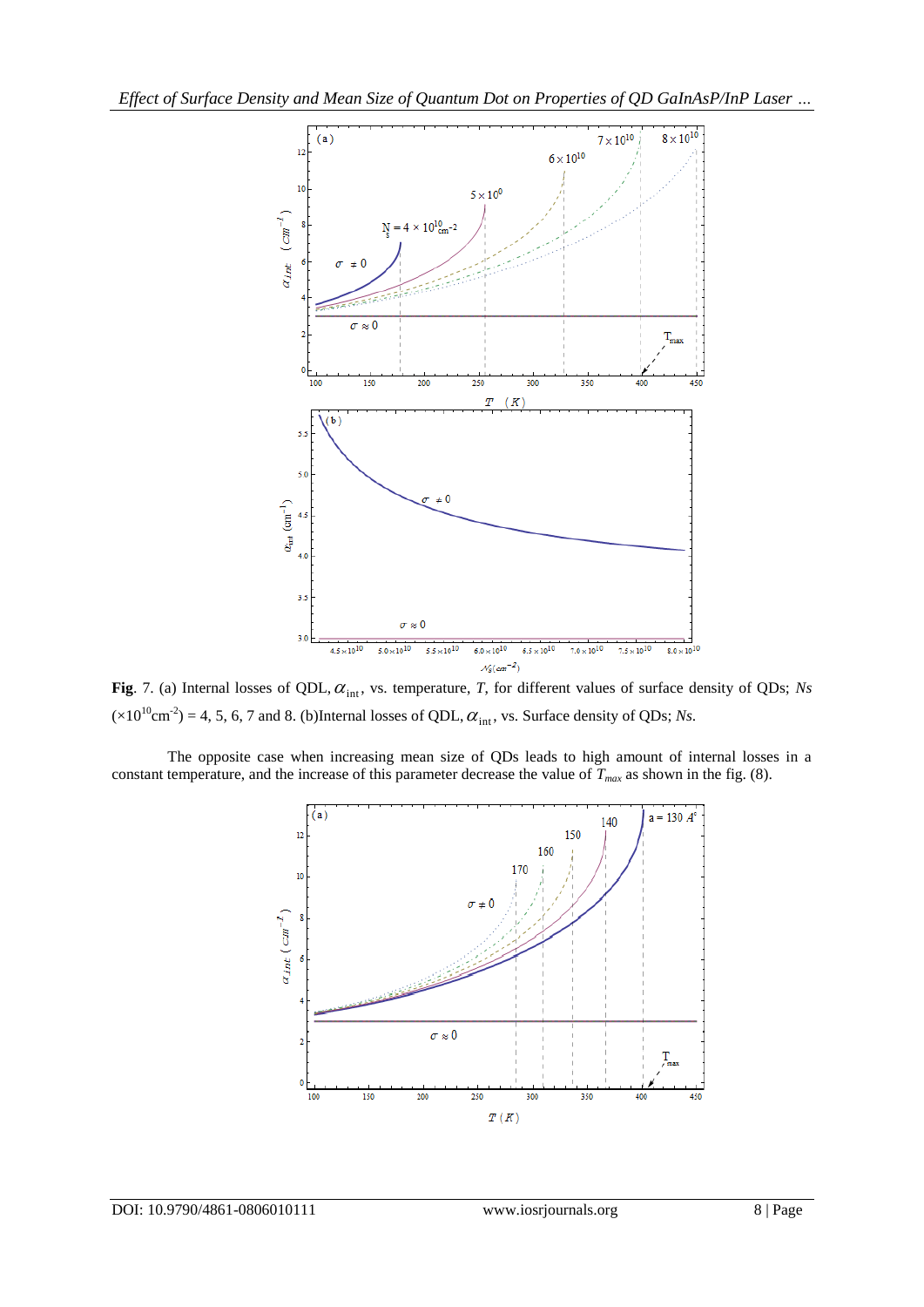

**Fig**. 8. (a) Internal losses of QDL,  $\alpha_{\text{int}}$ , vs. temperature, *T*, for different values of RMS of relative QD-size fluctuations; a  $(A^{\circ}) = 130, 140, 150, 160$  and 170.(b) losses of QDL,  $\alpha_{int}$ , vs. mean size of QDs, a.

To control the *Ns* values having positive role in the amount of  $j_{th}$ , this role is achieved in both of its parts i,e.,  $j_{QD}$  and  $j_{OCL}$ , as shown in Fig. (9). The effect of increasing the *Ns* work to reduce both  $j_{QD}$  and  $\dot{J}_{OCL}$  and increase the amount of  $T_{max}$ .



**Fig**. 9. (a) Threshold current  $j_{th}$  and its components  $j_{QD}$  &  $j_{OCL}$  vs. temperature, *T*, for different values of surface density of QDs;  $Ns$  ( $\times 10^{10}$ cm<sup>-2</sup>) = 4, 5, 6, 7 and 8. Inset represent carves its of  $j_{QD}$  (b)Threshold current  $j_{th}$  and its components  $j_{QD}$  &  $j_{OCL}$  vs. Surface density of QDs, *Ns*.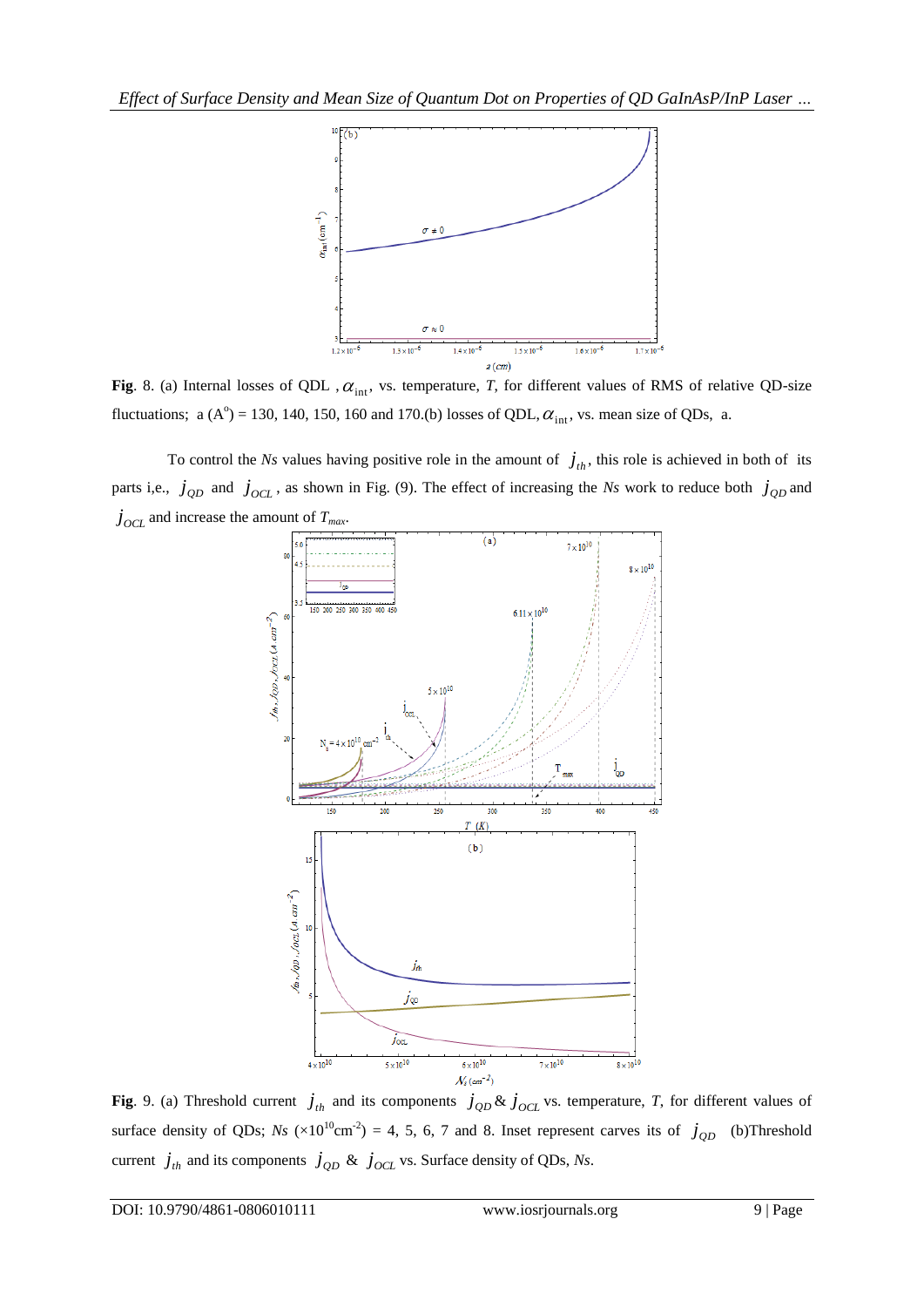

As shown by Fig. (10), the effect of increasing mean size of QDs work to increase the amount of the threshold current components,  $j_{QD}$  &  $j_{OCL}$  and it decrease  $T_{max}$  at the same time.

**Fig**. 10. (a) Threshold current  $j_{th}$  and its components  $j_{QD}$  &  $j_{OCL}$  vs. temperature, *T*, for different values of RMS of relative QD-size fluctuations; a  $(A^{\circ}) = 130, 140, 150, 160$  and 170. Inset represent carves its  $j_{QD}$  (b) Threshold current  $j_{\text{th}}$  and its components  $j_{QD}$  &  $j_{OCL}$  vs. mean size of QDs, a.

This would be the case if the overall injection went into QDs, and the recombination current in QDs would be temperature-independent. In actual QDLs, the carriers are first injected from the cladding layers into the optical confinement layer OCL (which includes the wetting layer), then captured into the QDs. The presence of carriers in the OCL results in the recombination therein. Hence the recombination processes both in QDs and in the OCL control  $j_{th}$  and its T-dependence.

## **IV. Conclusion**

Based on the results of the simulation of the theoretical model introduced earlier, it is noticed that increasing of surface density of QDs of GalnAsP/InP laser system, which has instrumental effect in reducing the carrier occupation level in QD with an increase in the amount of maximum temperature  $(T_{max})$ . It also wills reduces free-carrier density in the OCL and reduce the amount of internal losses. So it would be useful to increase the surface density of QDs within the limits to keeps the stability of the system. At the parameters values of the laser under study, the optimum amount of surface density of QDs is up to  $Ns_{(0pt)} \approx 5 \times 10^{10}$  cm<sup>-2</sup> to ensure stable operating point at a room temperature. While the effect of mean size of QDs, it would be contrary to the studied QDL characteristics. It shows through the results that an increase of this parameter will increase

 $f_{QD}^n$  and reduce  $T_{max}$ ,  $\rho_{ocl}^n$ ,  $\alpha_{int}$  and  $j_{th}$ . So, most maintain the relative QD-size of small values have positive